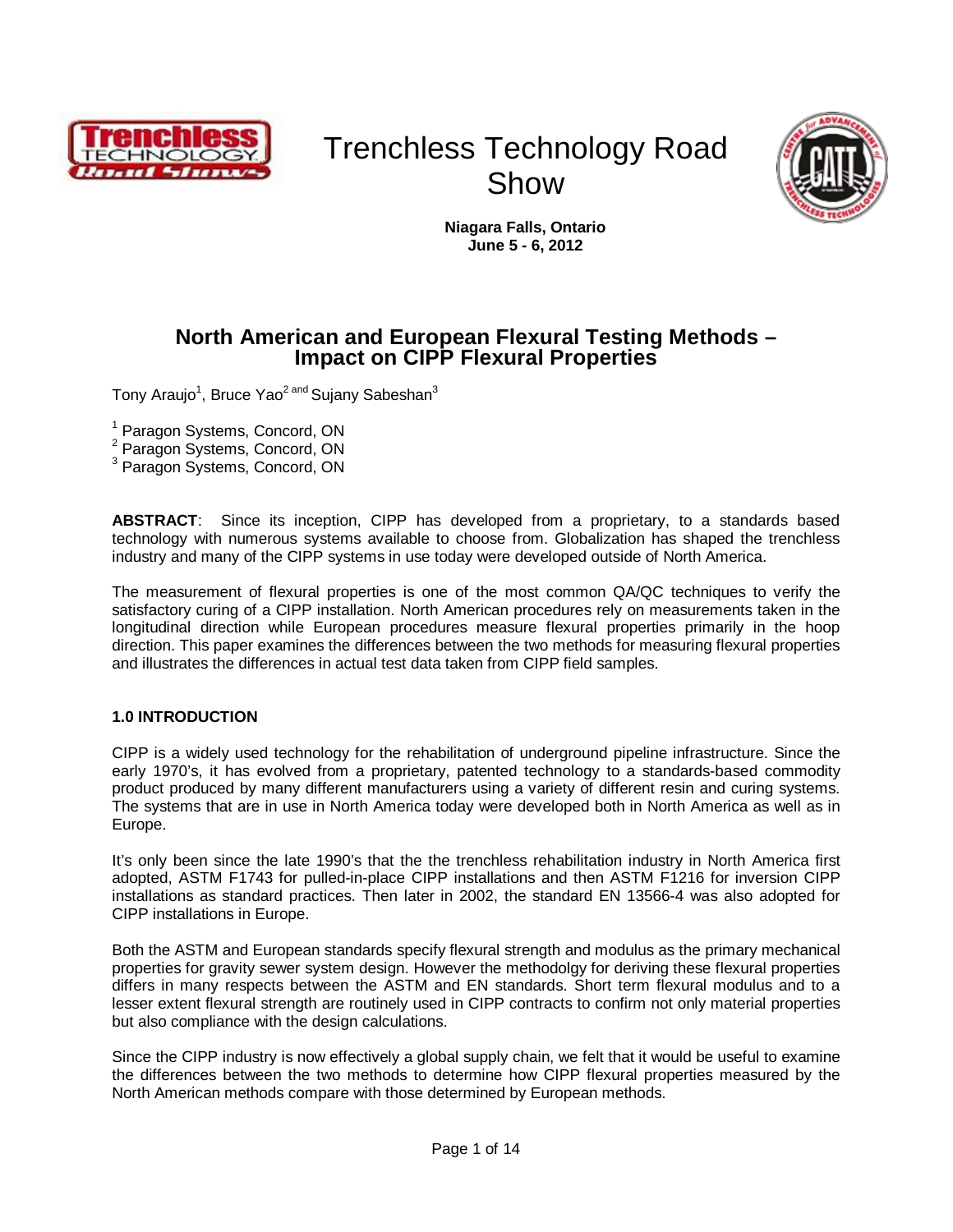### **2.0 OVERVIEW OF THE STANDARDS**

Both ASTM F1216/F1743 and EN 13566-4 measure flexural properties using the three point loading test. In the case of F1216/F1743, ASTM D790 is the test method used to determine flexural strength and flexural modulus. EN 13566 uses ISO 178 as the test method along with an additional annex to EN 13566, Annex C, which describes modifications to the ISO 178 method that are specific to CIPP.

There are many differences between ASTM F1216/F1743 and EN 13566-4. These differences can be grouped into four broad categories, field sampling, test specimen, test orientation, span/test conditions.

Although ASTM D790 and ISO 178 substantially similar, there are important differences which are described below.

### **2.1 Field Sampling**

Determining the flexural properties of a CIPP installation is a destructive process. Ideally, a sample would be removed from the actual installation in an area of the pipe that best represents the conditions of the installation. This is done occasionally but requires that the sampled area be subsequently repaired. To avoid this costly process, the accepted industry practice is to prepare a restrained sample with similar dimensions and heat sink properties in either a manhole or a termination. Once the installation is cured, the field sample is cut out and the remaining excess cured liner is trimmed flush to the existing pipe.

ASTM F1216 specifies that field samples for pipe sizes less than 18 inch should be should be cut from a restrained CIPP section removed from an intermediate manhole or a termination. The restraint used is usually a sample of PVC pipe that closely matches the inside diameter of the installation (Figure 1). For larger diameter pipes a flat plate type sample is clamped in a mold and placed in the downtube or silencer (Figure 2). Sandbags around the form are used to restrain the form and to simulate the heat sink present around the actual installation.



**Figure 1.** Typical CIPP field sample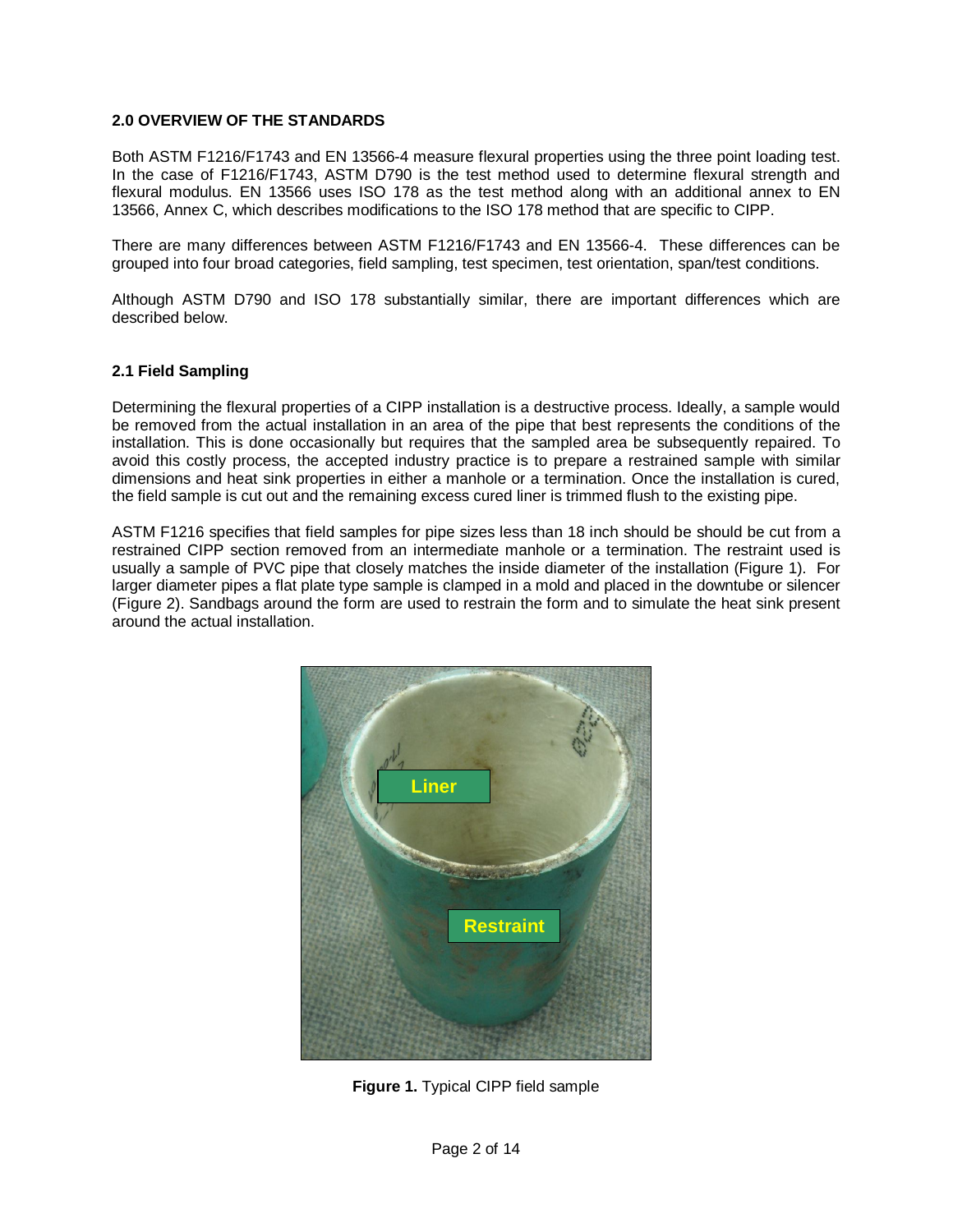ASTM F1743 requirements for field samples are substantially similar to ASTM F1216. Flat plate type samples are used for fiber reinforced materials in ASTM F1743 to permit testing in both the longitudinal and circumferential directions.

A pipe section restraint is also used in EN 13566 as a form to restrain field samples, but EN 13566 defines more specifiic restraint conditions than the ASTM standards. EN 13566 specifies that the form be made of clay or concrete pipe or a material with similar thermal characteristics. Additionally EN 13566 requires of the temperature within the wet sand surrounding the form to be limited to 30C maximum at a distance of 300 mm from the CIPP. All of the samples which we tested for this study using the EN 13566 method, were restrained using the typical North American practice.

### **2.2 Test Specimen**

Both ASTM F1216/F1743 specify that flexural properties be measured in accordance with ASTM D790. The specimen described in D790 is a simple beam with a square or rectangular cross-section. Typically five full-thickness rectangular test coupons are removed from the field sample such that the coupon axis is parallel to the pipe axis (Figure 2).



**Figure 2**. ASTM F1216/ ASTM D790 longitudinal test specimen orientation. The longitudinal axis of the pipe is aligned with the length of the test specimen

The dimensions of the flexural test coupon are described by ASTM D790 and depend upon the type and thickness of material that is being sampled (ie. sheet materials, laminated thermosetting materials…, molding materials and high strength reinforced composites, including highly orthotropic laminates). D790 does not explicitly recognize the CIPP form of material, so the user of the method must decide which of the four material forms in the method most closely represents the CIPP material being tested.

ASTM F1216 does not provide guidance on test specimen selection so the user is free to choose from three different specimen types defined by ASTM D790, a) full thickness with existing interior and exterior surfaces, b) rectangular section with minimum exterior and interior material removal or c) 127 mm x 12.7 x 3.2 mm specimen (Figure 3). The effect of this ambiguity was documented in an earlier No-Dig 2010 paper<sup>1</sup>. F1216 does not describe a method for measuring properties in the hoop direction.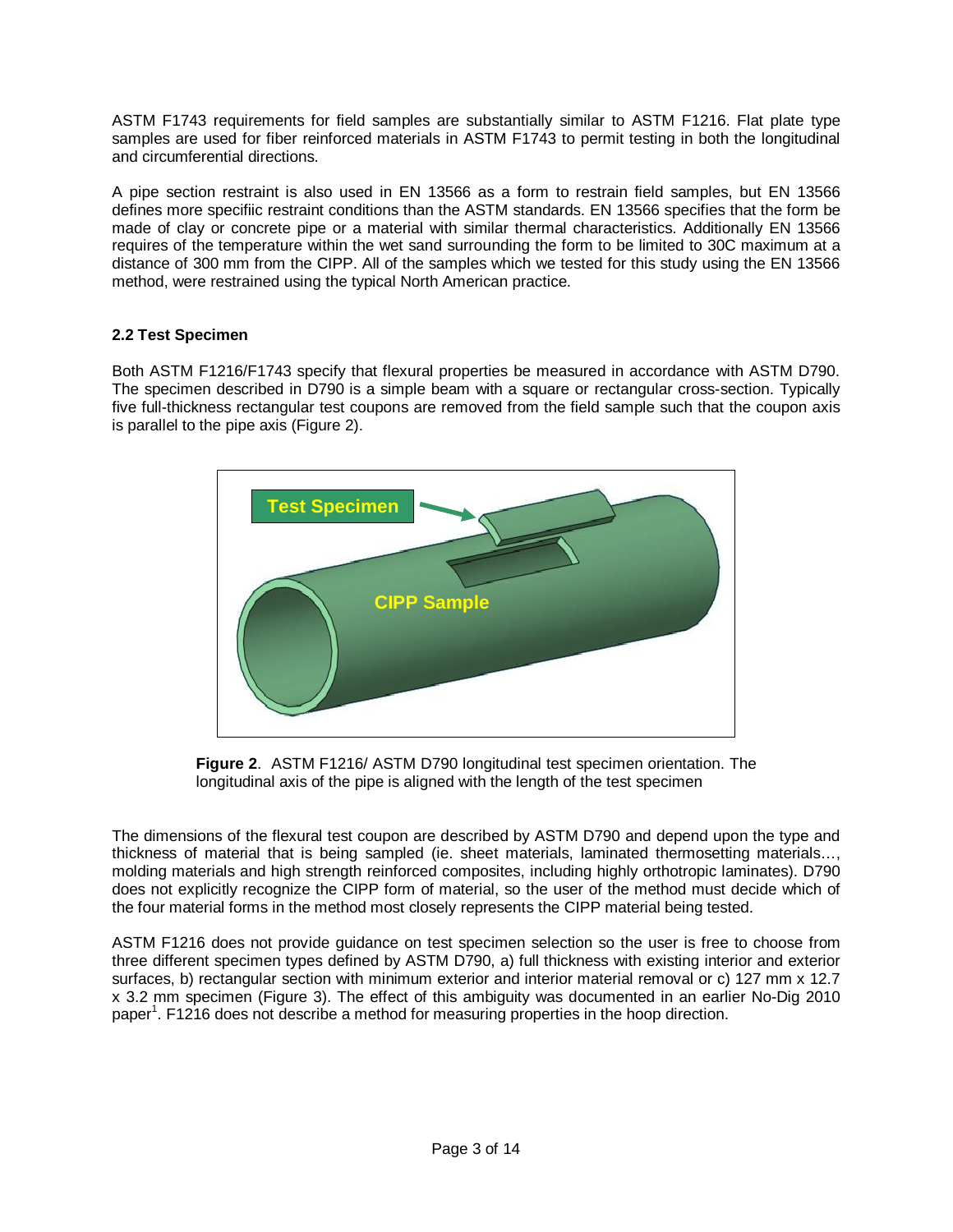

**Figure 3.** The three specimen types and sampling locations permitted by ASTM F1216/ASTM D790 (see Figure 2 for specimen orientation in a CIPP liner sample). The shaded portion represents the test specimen cross-section and its relation to the original wall thickness of the CIPP pipe.

ASTM F1743 addresses some of the test coupon ambiguities found in ASTM F1216 but it is still not entirely clear if the existing exterior and interior surfaces of the specimen are to be maintained. Section 8.1.3 states that "the full wall thickness of the CIPP samples shall be tested" however the next section 8.1.4 states: "Special consideration should be given to the preparation of flexural specimens to ensure that opposite sides are parallel and adjacent edges are perpendicular". F1743 also provides a method for measuring flexural properties in the hoop direction but only if the flat plate-type field sample is used.

EN 13566 describes testing in both the longitudinal and hoop directions. In the longitudinal direction, the method describes a full thickness section specimen with the existing outside and inside surfaces of the CIPP maintained (Figure 3, Type A). The hoop direction specimen is a transverse rectangular specimen that also retains the existing outside and inside surfaces of the CIPP as well as the curvature of the pipe wall (Figure 4).



**Figure 4**. EN 13566 hoop test specimen orientation.

### **2.3 Test Orientation**

CIPP liners have been shown to exhibit loading direction dependent properties (No-Dig 2010 presentation<sup>1</sup>). Generally CIPP exhibits higher flexural properties when the inside diameter surface is loaded in tension. This loading condition represents the actual installed loading condition for non-pressure pipes.

ASTM F1216 does not provide guidance on test orientation. The user is free to test the coupons in either direction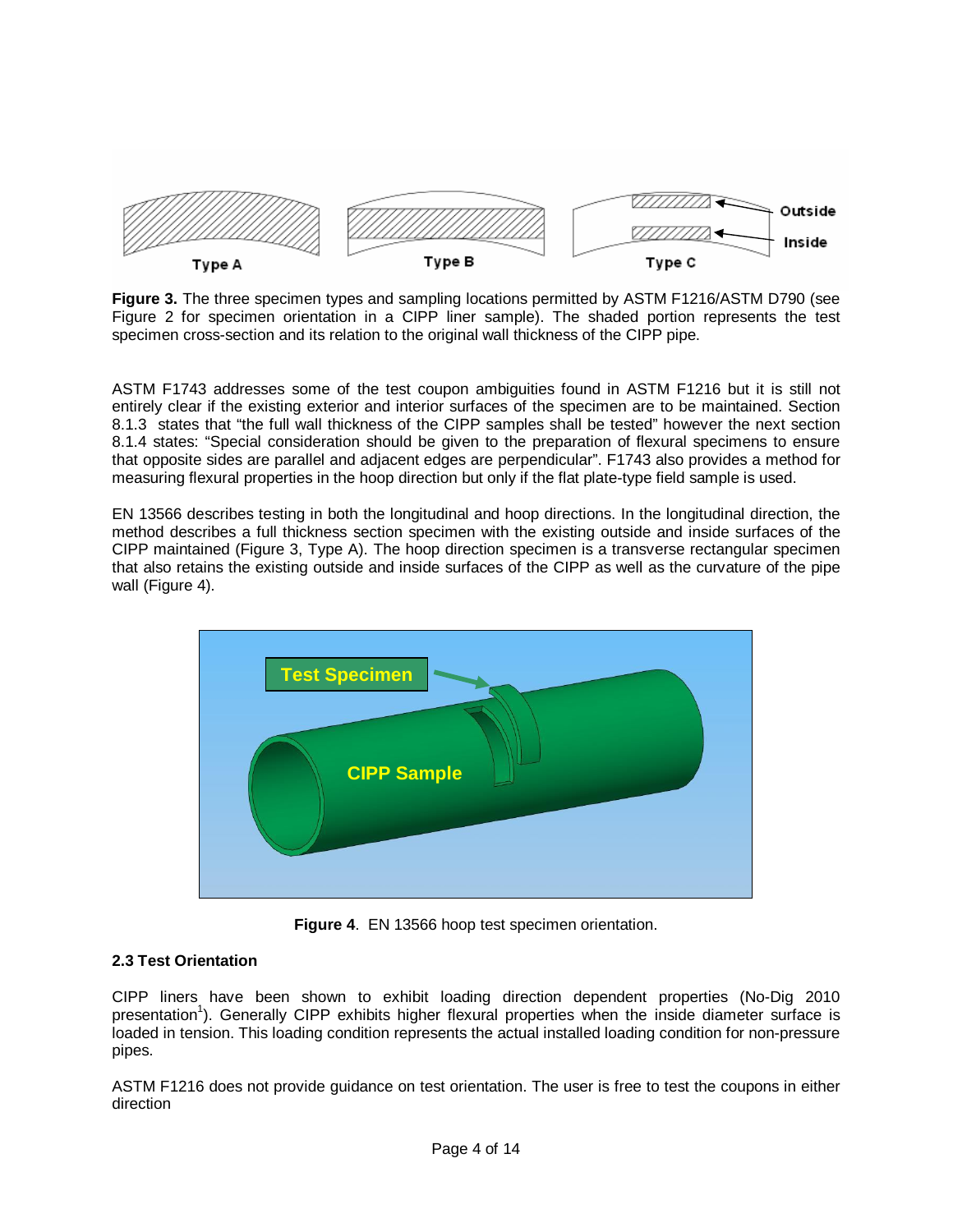ASTM F1743 specifies that the coupon be tested with the inside pipe face surface in tension. (ASTM F1743 does however reference ASTM D5813 for test specimen preparation. The ASTM D5813 test method does require that the interior surface of the CIPP be placed in tension).

EN 13566 specifies that the coupon be tested with the inside pipe face surface in tension.

### **2.4 Test Conditions**

The test methods ASTM D790 and ISO 178 are substantially similar but there are some key differences in the test conditions based upon which standard is being used.

### **Span**

All three standards specify the span for the test as a ratio of the depth of the test coupon.

ASTM F1216 does not specify the span to be used for the test. The user must refer to ASTM D790 to determine the appropriate span to use for the test. ASTM D790 defines the span as a function of the material type and configuration. The span to depth ratio can be anywhere between 14:1 (for sheet materials) to 60:1 (for highly anisotropic high strength composites).

ASTM D1743 specifies a 16:1 span to depth ratio

EN 13566 specifies a 16:1 span to depth ratio but permits the ratio to be decreased to 10:1 for smaller diameter and thicker walled liners (with the caution that lower span to depth ratios can result in underestimation of the flexural modulus and strength)..

### **Speed of Testing**

ASTM D790 contains two procedures, A and B. The default procedure, Procedure A, controls the speed of the test to a strain rate of 0.01mm/mm/min.

ASTM F1216 does not specify which procedure from ASTM D790 should be used. Therefore the default speed is 0.01mm/mm/min

ASTM D1743 specifies that Procedure A should be used (0.01mm/mm/min)

EN 13566 specifies a speed of 10 mm/min.

### **Strain Limit**

ASTM D790 terminates the test at 5% strain

ISO 178 does not define a strain limit for the test. Testing is continued until specimen failure

### **Modulus Determination**

ASTM D790 determines the flexural modulus by drawing a tangent to the "steepest initial straight-line portion of the load deflection curve" (Figure 5)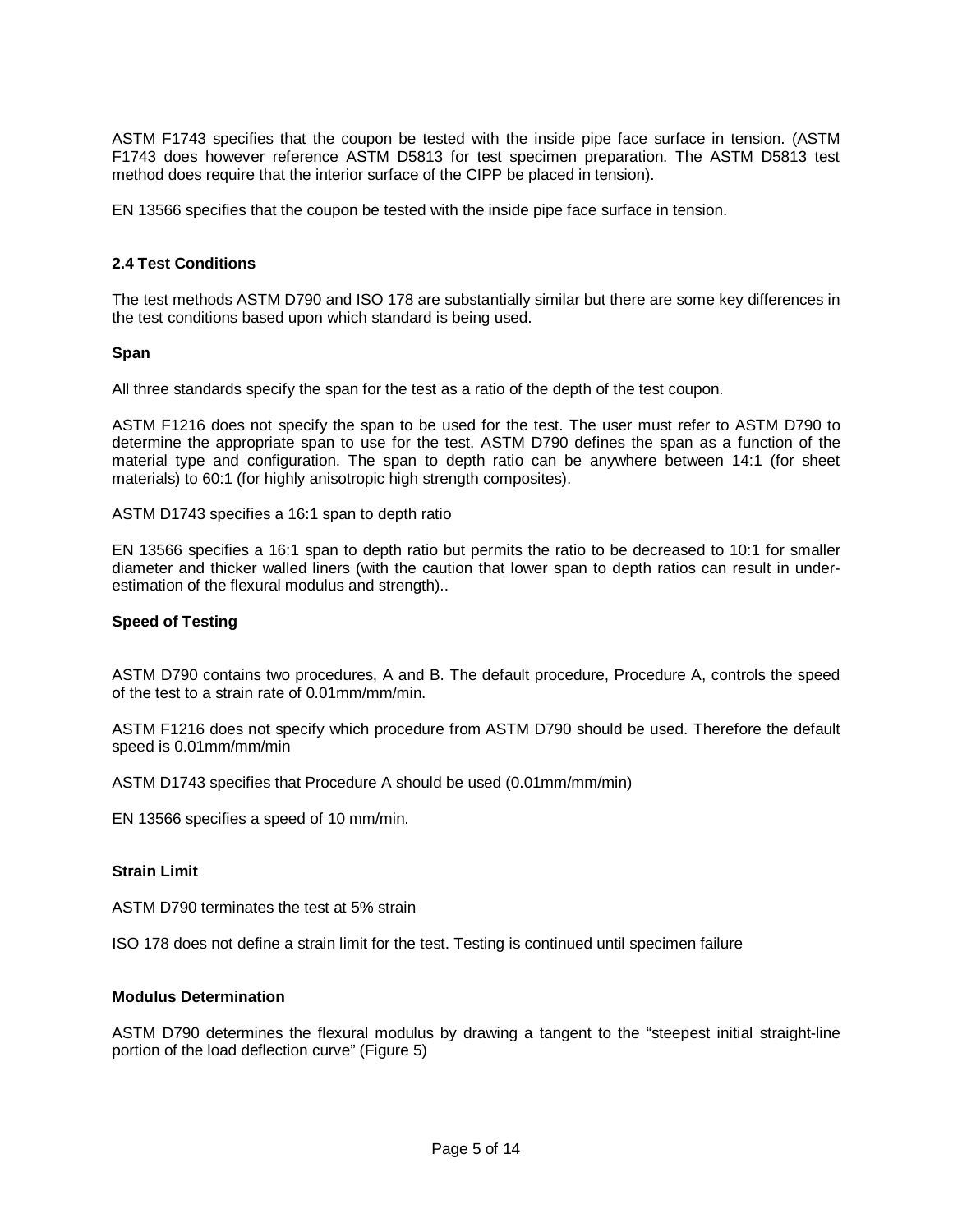EN 13566 modifies the ISO 178 requirement determines the flexural modulus by determining the steepest slope of the stress/strain curve that is evident within the strain range 0.0005 and 0.0025 to 0.0005 and 0.006 (Figure 5).

### **Strength Determination**

ASTM F1216 / ASTM D790 determine the flexural strength from the maximum flexural stress (Figure 5).

EN 13566 / ISO 178 determine the flexural stress at first break (a different property than flexural strength) from the stress at the first discontinuity of the stress strain curve (Figure 5). ISO 178 also has a property "flexural strength" which determines the flexural strength from the maximum flexural stress in the same manner as the ASTM procedures. However, flexural strength is not a property used in EN 13566.

### **Test Fixture**

ASTM D790 has fixed position loading nose and supports (Figure 6).

EN 13566 requires that the loading nose be free to rotate in a plane perpendicular to the axis of the sample (Figure 7).



## **Strain**



### **3.0 DESIGN OF EXPERIMENT**

Paragon Systems is a materials testing laboratory that provides mechanical testing of CIPP materials to customers throughout North America. We test a large variety of CIPP materials and thus have access to a ready supply of CIPP field samples. Given the many differences between the North American and European test methods, we judged it impractical for the purpose of this paper, to examine the effect of all of these differences in detail. Instead we set out to determine if there is a measurable difference in the flexural strength and modulus determined when these properties are measured in accordance with the ASTM F1216 and EN 13566 methods.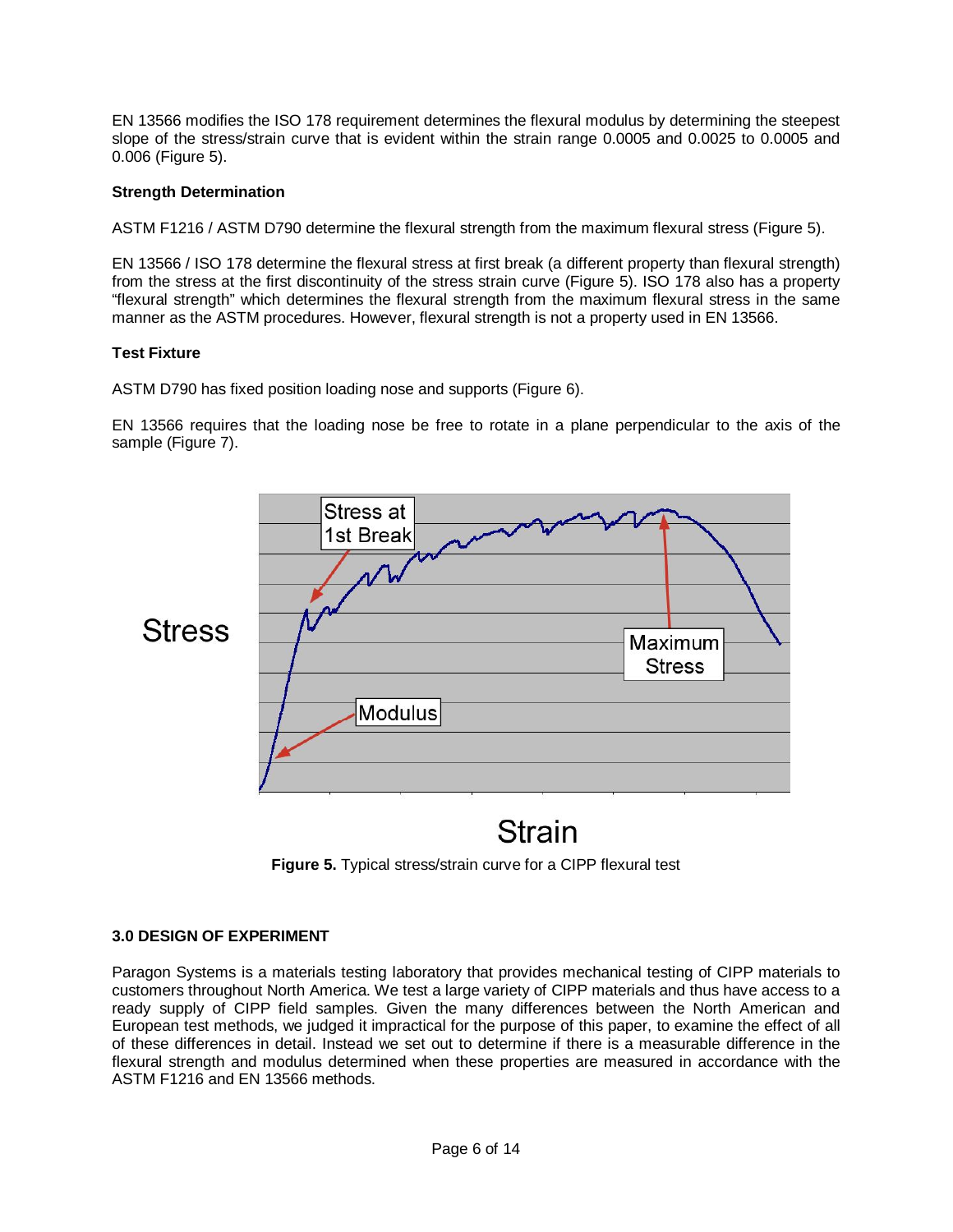We chose two CIPP material types for the experiment a UV cured reinforced vinylester liner and a steam cured non-reinforced vinylester liner. The UV cured liners were either 600mm or 800 mm in diameter with a wall thickness ranging from 6.4 mm to 10.2 mm. The diameter of the steam cured liner ranged from 250 mm to 450 mm with a typical wall thickness ranging from 4.2 mm to 6.4 mm. Five different field samples from different installations were selected from each of the two liner systems.

### **3.1 Test Specimen Preparation**

From each field sample we prepared five longitudinally oriented flexural test coupons for testing according to ASTM D790. Each test coupon represented the thickest rectangular cross section that could be removed from the existing wall thickness of the liner. The minimum amount of material was machined from both the outside and inside diameter surfaces in order to provide the required rectangular cross section.

The fiber reinforcement in reinforced liners is usually responsible for a large proportion of the flexural properties and as such it is critical to ensure that these reinforcing fibers are left as undisturbed as possible during test coupon preparation. Because of this, it is not always possible to achieve a fully rectangular cross-section on the reinforced liner test coupons and also avoid disturbing the fiber reinforcement near the outside and inside diameter surfaces.

From these same field samples we also prepared five hoop test coupons for testing in accordance with EN 13566 and ISO 178. All of these coupons were 50 mm wide and retained the original outside and inside diameter surfaces.

All test coupons were removed from the field samples by sawing to an approximate shape and then finish machining to the final size. Appropriate cutter selection and machining conditions were used to ensure that test coupon heating or other deleterious preparation effects were avoided.

### **3.2 Description of the Tests**

Testing was performed on a SATEC 22EMF 100 kN capacity universal test machine using either a 1.3 kN or 8.9 kN capacity load cell as appropriate for the loads exerted during each test.

### **3.2.1 F 1216 / ASTM D790 Longitudinal Tests**

The longitudinal test coupons were tested in accordance with ASTM D790. The inside surface of the test coupons (corresponding with the inside surface of the field samples) was placed upon the test fixture supports ensuring that the inside surface of the test coupon was placed in tension. The loading nose and supports were fixed in position and parallel to each other (Figure 6).

The span to depth ratio for all longitudinal tests was 16:1. The longitudinal test coupon dimensions and test conditions are shown in Table 1 for both materials.

Five test specimens were tested and the results of the five tests were averaged. The test results for the longitudinal tests are summarized in Table 2 and presented graphically in Figures 9 and 10.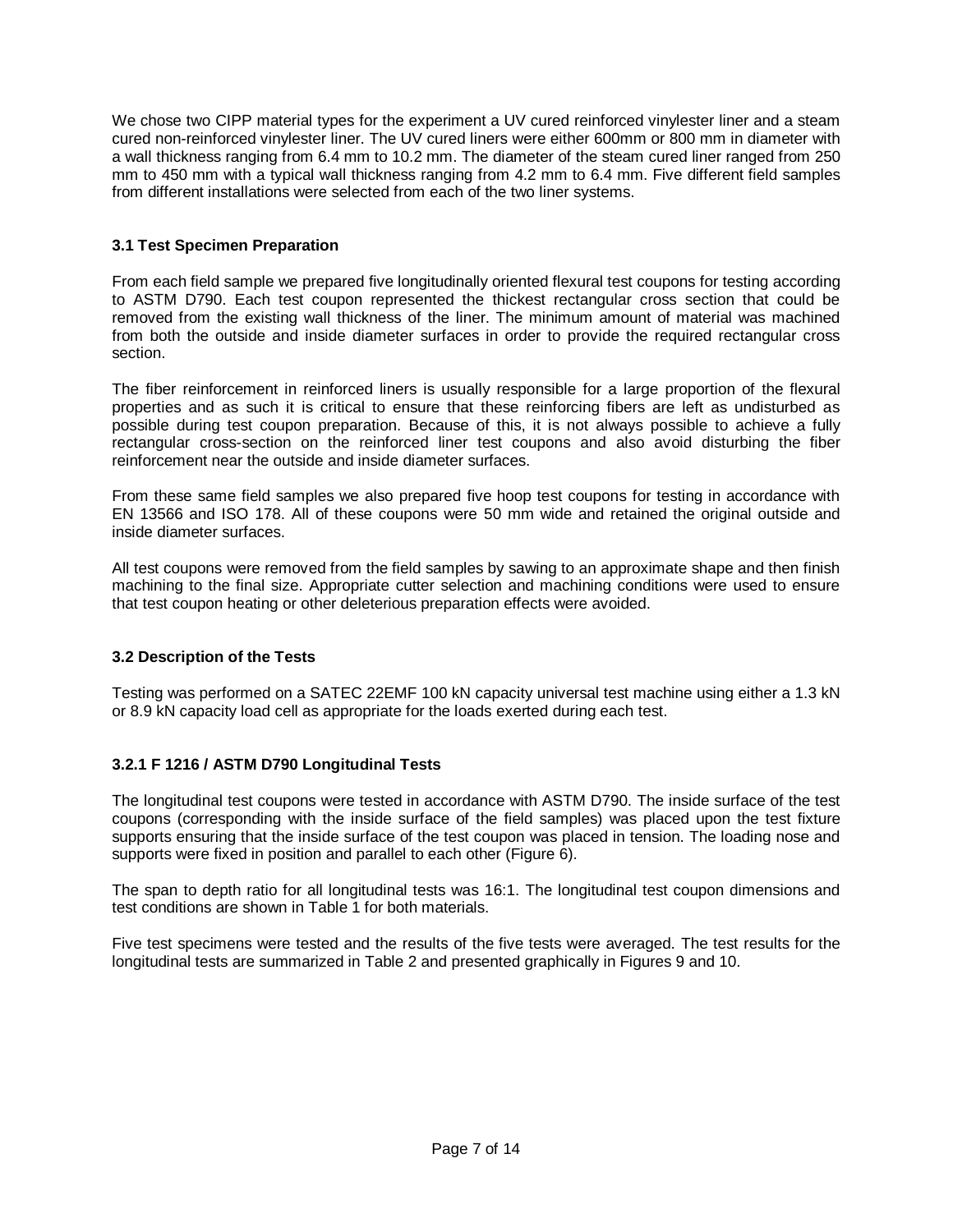

**Figure 6.** ASTM D790 flexural property test fixture setup. Both the loading nose and supports are fixed in their horizontal planes.



**Figure 7.** EN 13566/ISO 178 flexural property test fixture setup. Both the loading nose and one support are free to rotate in their horizontal planes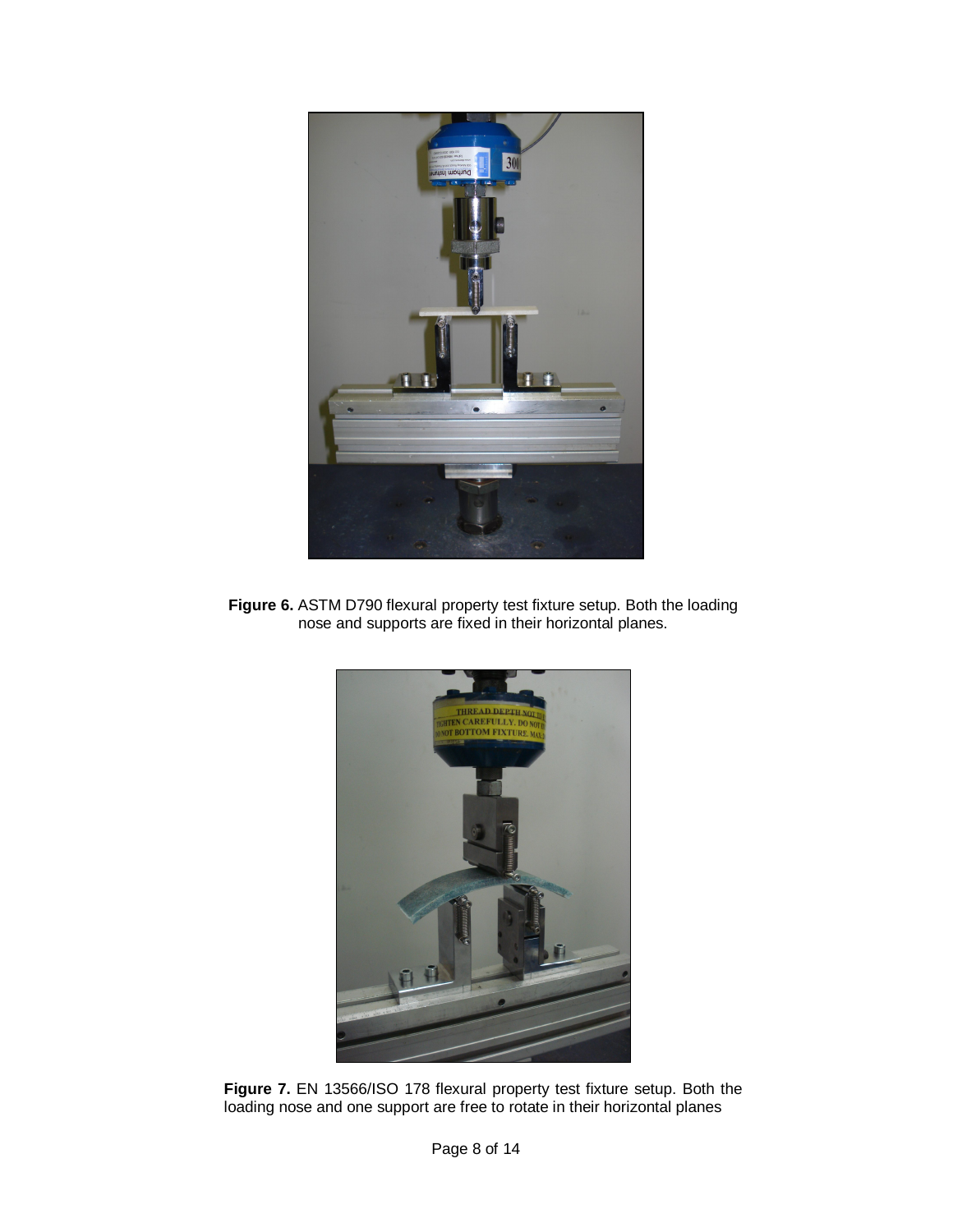

**Figure 8.** EN 13566/ISO 178 flexural property test fixture setup showing the 0.07L limitation for hoop type specimens

|                                | <b>ASTM F1216 / D790</b> |                      |                     | <b>EN 13566 / ISO 178</b> |                      |                     |
|--------------------------------|--------------------------|----------------------|---------------------|---------------------------|----------------------|---------------------|
| <b>Sample</b><br><b>Number</b> | <b>Depth</b><br>(mm)     | <b>Width</b><br>(mm) | <b>Span</b><br>(mm) | <b>Depth</b><br>(mm)      | <b>Width</b><br>(mm) | <b>Span</b><br>(mm) |
|                                | 6.1                      | 20.5                 | 97.2                | 7.6                       | 49.9                 | 79.4                |
| 2                              | 5.0                      | 21.0                 | 80.0                | 6.8                       | 50.1                 | 86.5                |
| 3                              | 6.4                      | 23.9                 | 102.6               | 8.4                       | 50.3                 | 97.2                |
| 4                              | 4.2                      | 16.5                 | 67.7                | 5.2                       | 49.4                 | 56.1                |
| 5                              | 4.2                      | 16.5                 | 67.8                | 4.8                       | 50.3                 | 56.8                |

**TABLE 1.** Non-Reinforced material test coupon dimensions and test conditions (average of the 5 test specimens)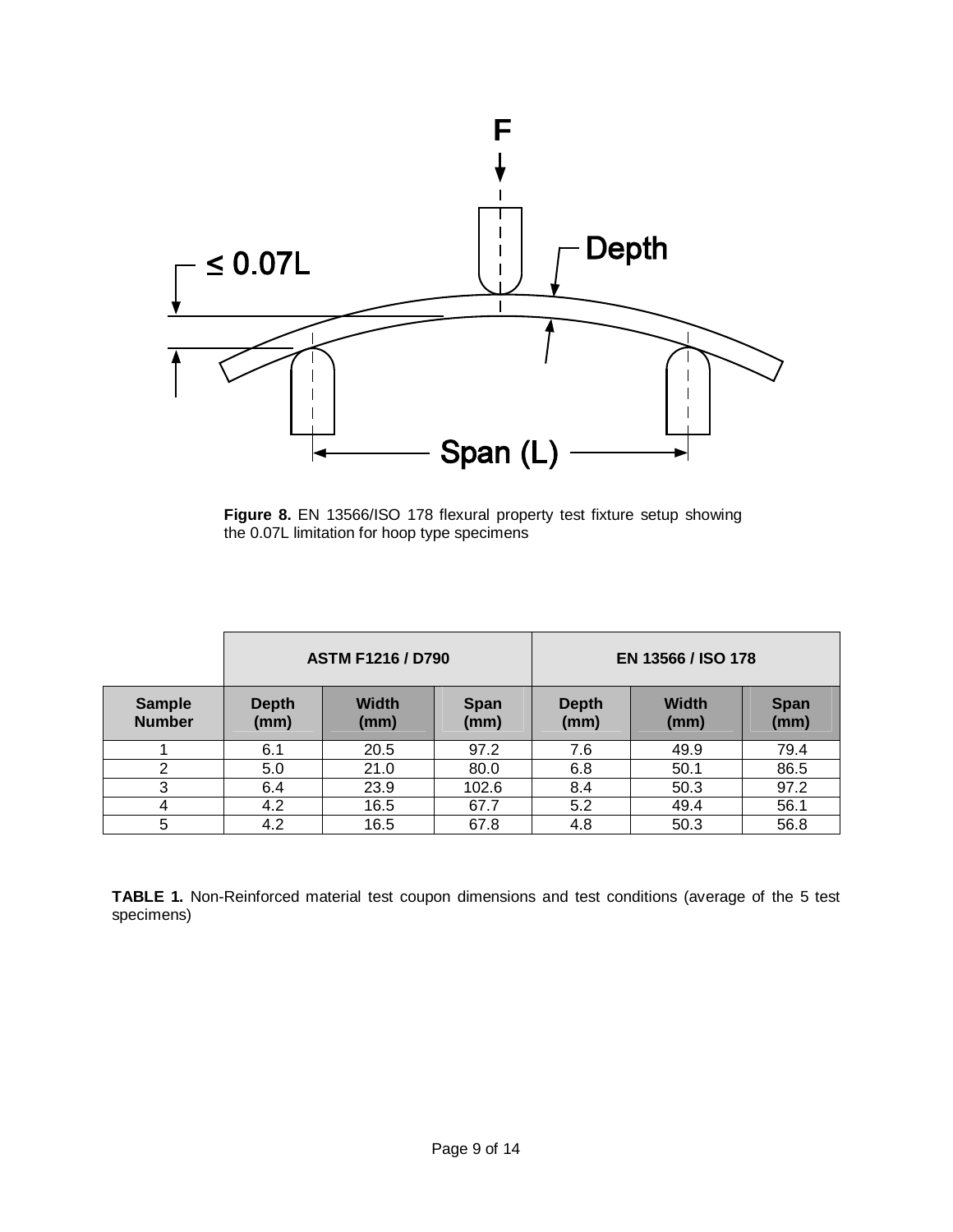|                                | <b>Flexural Modulus</b>              |                                      | <b>Flexural</b><br><b>Strength</b>   | <b>Flexural</b><br><b>Strength</b> | <b>Flexural</b><br><b>Stress at</b><br><b>First</b><br><b>Break</b> |
|--------------------------------|--------------------------------------|--------------------------------------|--------------------------------------|------------------------------------|---------------------------------------------------------------------|
| <b>Orientation / Procedure</b> | Longitudinal                         | Hoop                                 | Longitudinal                         | <b>Hoop</b>                        | Hoop                                                                |
| <b>Sample Number</b>           | <b>ASTM</b><br>F1216 / D790<br>(MPa) | EN 13566/<br><b>ISO 178</b><br>(MPa) | <b>ASTM</b><br>F1216 / D790<br>(MPa) | <b>ISO 178</b><br>Only<br>(MPa)    | EN 13566<br>/ ISO 178<br>(MPa)                                      |
|                                | 3,690                                | 2,910                                | 49.5                                 | 56.8                               | 34.4                                                                |
| 2                              | 3,750                                | 3,110                                | 52.1                                 | 51.6                               | 32.8                                                                |
| 3                              | 3,590                                | 2,520                                | 50.8                                 | 50.0                               | 30.8                                                                |
| 4                              | 3,810                                | 3,010                                | 50.8                                 | 58.8                               | 34.5                                                                |
| 5                              | 3,150                                | 1,930                                | 51.8                                 | 61.9                               | 36.6                                                                |

**Table 2.** Non-reinforced materials test results for the longitudinal tests.

### **3.2.2 EN 13566 / ISO 178 Hoop Direction Tests**

The hoop test coupons were tested in accordance with EN 13566 Annex C and ISO 178. The ASTM D790 test fixture was modified to permit the loading nose and one support to rotate in a plane perpendicular to the axis of the sample (Figure 7). This permits the fixture supports to accommodate slight variations in test coupon geometry.

The span to depth ratio for all hoop tests varied from 16:1 for the 600 mm and 800 mm diameter liners down to 10:1 for the 250 mm diameter liner. EN 13566 permits the span to depth ratio to be reduced for smaller diameter or thicker liners to ensure that the height of the test coupon does not exceed 0.07 L above the supports. (Figure 8). The hoop test coupon dimensions and test conditions are shown in Table 3 for both materials.

Five test specimens were tested and the results of the five tests were averaged. The test results for the hoop direction tests are summarized in Table 4 and presented graphically in Figures 11 and 12.

|                                | <b>ASTM F1216 / D790</b> |                      |                     | EN 13566 / ISO 178   |                      |                     |
|--------------------------------|--------------------------|----------------------|---------------------|----------------------|----------------------|---------------------|
| <b>Sample</b><br><b>Number</b> | <b>Depth</b><br>(mm)     | <b>Width</b><br>(mm) | <b>Span</b><br>(mm) | <b>Depth</b><br>(mm) | <b>Width</b><br>(mm) | <b>Span</b><br>(mm) |
|                                | 9.1                      | 19.1                 | 145.4               | 7.2                  | 49.7                 | 116.0               |
| $\overline{2}$                 | 5.2                      | 19.1                 | 83.4                | 6.8                  | 49.6                 | 109.1               |
| 3                              | 5.8                      | 24.1                 | 92.8                | 7.9                  | 49.7                 | 127.2               |
| 4                              | 11.2                     | 24.9                 | 178.5               | 10.6                 | 49.7                 | 169.9               |
| 5                              | 7.3                      | 24.1                 | 117.4               | 8.8                  | 50.0                 | 141.3               |

**TABLE 3.** Reinforced material longitudinal test coupon dimensions and test conditions (average of the 5 test specimens)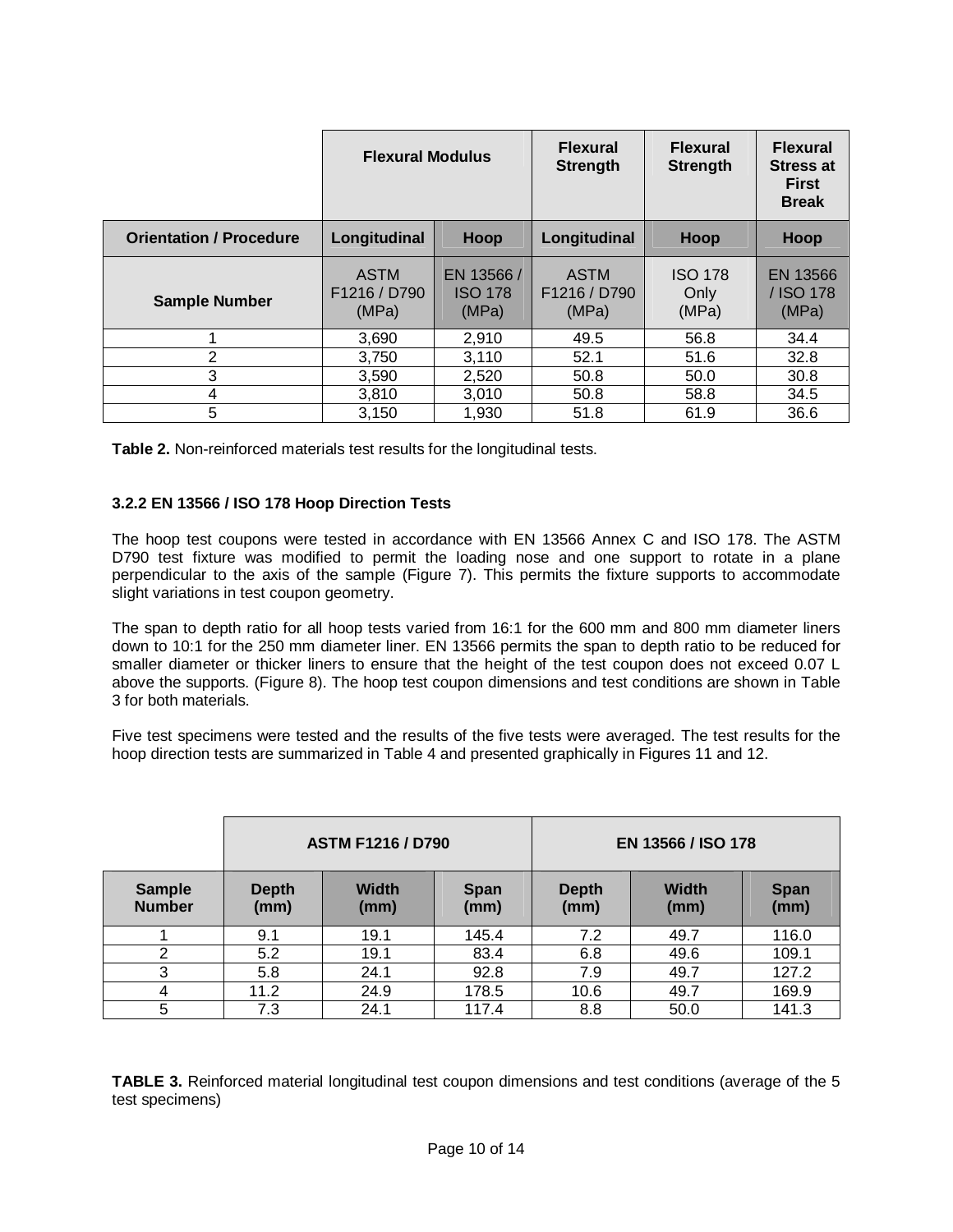|                                | <b>Flexural Modulus</b>              |                                       | <b>Flexural</b><br><b>Strength</b>   | <b>Flexural</b><br><b>Strength</b> | <b>Flexural</b><br><b>Stress at</b><br><b>First</b><br><b>Break</b> |
|--------------------------------|--------------------------------------|---------------------------------------|--------------------------------------|------------------------------------|---------------------------------------------------------------------|
| <b>Orientation / Procedure</b> | Longitudinal                         | Hoop                                  | Longitudinal                         | Hoop                               | Hoop                                                                |
| <b>Sample Number</b>           | <b>ASTM</b><br>F1216 / D790<br>(MPa) | EN 13566 /<br><b>ISO 178</b><br>(MPa) | <b>ASTM</b><br>F1216 / D790<br>(MPa) | <b>ISO 178</b><br>Only<br>(MPa)    | EN 13566<br>/ ISO 178<br>(MPa)                                      |
|                                | 8,720                                | 7,300                                 | 195                                  | 169                                | 164                                                                 |
| $\overline{2}$                 | 10.480                               | 5,680                                 | 178                                  | 143                                | 82                                                                  |
| 3                              | 8,850                                | 6,120                                 | 212                                  | 143                                | 104                                                                 |
| 4                              | 10,160                               | 9,690                                 | 160                                  | 200                                | 178                                                                 |
| 5                              | 9.300                                | 10,840                                | 207                                  | 218                                | 214                                                                 |

**Table 4.** Reinforced materials test results for the longitudinal tests.

### **4 EXPERIMENTAL RESULTS**

### **4.1 Non-Reinforced Liner**

The data sets for the non-reinforced liner were combined into two charts, one each for flexural modulus and for flexural strength. Flexural strength is really only defined as a property in ASTM D790. EN 13566 / ISO 178 determine the flexural stress at first break (which is a different property than flexural strength). Because of this we presented the strength data from the Hoop EN 13566 tests in two ways. First we calculated the maximum stress achieved during the test (in the same manner as is defined in ASTM D790). This is shown in the charts as "Hoop – Max Stress". Secondly, we calculated the flexural stress at first break as defined by EN 13566. This is shown in the charts as "Hoop – At First Break EN 13566.

Figure 9 shows the flexural modulus results for the two test methods. All of the five samples showed lower modulus results from the EN 13566 hoop tests than those from the D790 flat tests. The hoop direction test results ranged from 21.0% to 38.7% lower than the flat longitudinal test results.



**Figure 9.** Flexural modulus results from non-reinforced liners.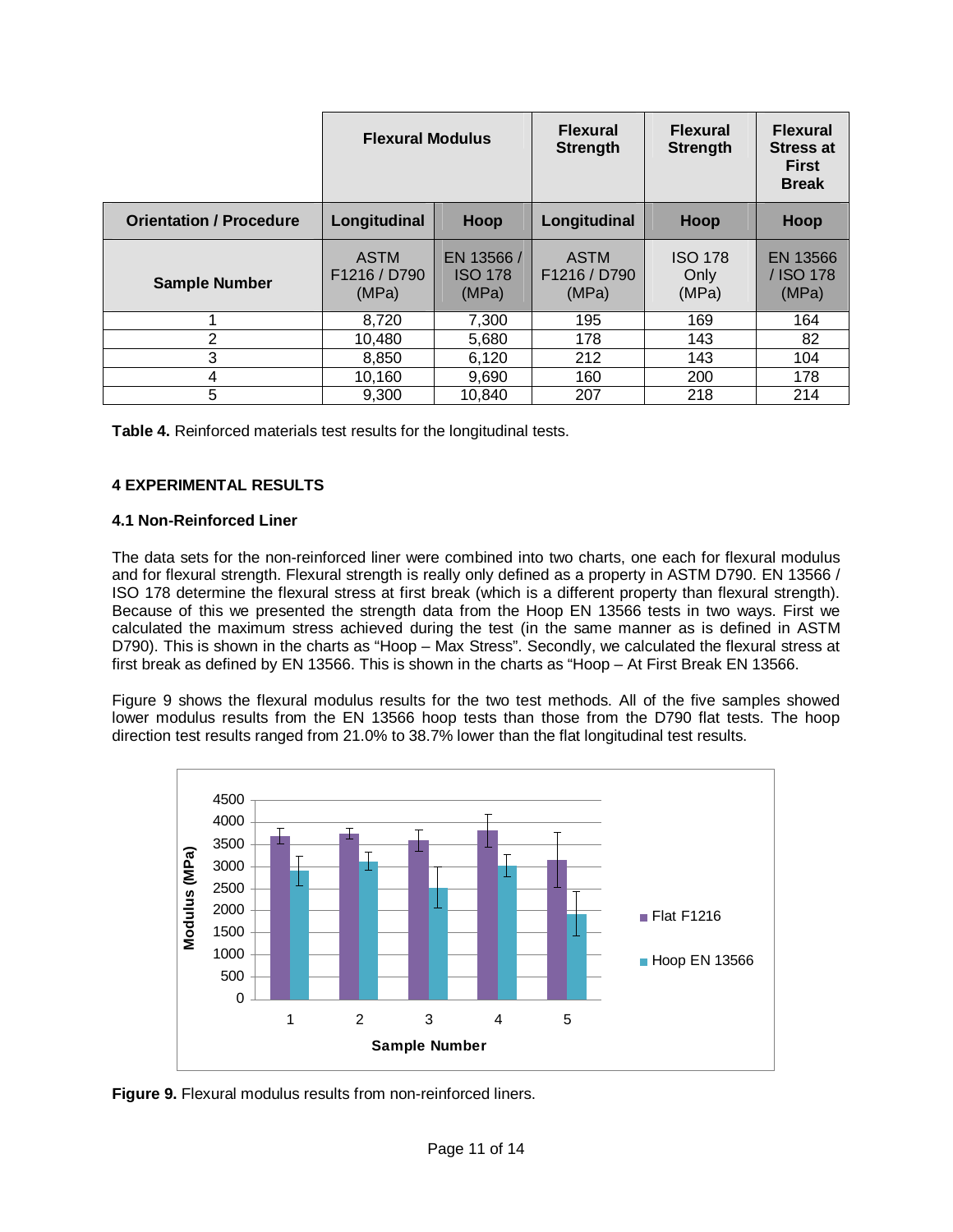Figure 10 shows the flexural strength results for the two test methods for the non-reinforced liners. The results for flexural stress at first break results from the hoop tests are all lower than the flexural strength results from the flat - longitudinal tests. The hoop direction test results range from 27.8% to 39.2% lower than the flat longitudinal test results.

If instead of calculating the stress at first break as defined by EN 13566 for the hoop tests, we were to use the maximum stress, the flexural strength results from the two methods become much more comparable. In this case the hoop direction tests are similar to the flat – longitudinal test results.



**Figure 10 –** Flexural strength and stress at first break results from non-reinforced liners. The "Hoop – Max Stress" result uses the maximum stress achieved during the hoop test to calculate flexural strength.

### **4.2 Reinforced Liner**

The data sets for the reinforced liners were also combined into two charts, one each for flexural modulus and for flexural strength. We presented the flexural strength and flexural stress at first break data in the same manner as the non-reinforced samples.

Figure 11 shows the flexural modulus results for the two test methods for the reinforced samples. Four of the five samples showed lower modulus results from the hoop tests than those from the flat longitudinal tests. The difference ranged from 4.6% to 45.8% lower. The Sample 5 hoop direction test showed a higher modulus (16.6% higher) than the flat – longitudinal direction test. The average hoop direction test results were 16.2% lower than the average flat longitudinal test results.

Figure 12 shows the flexural strength results for the two test methods for the reinforced liners. Three of the four hoop test results (at first break) are lower than the longitudinal strength test results ranging from 15.8 % to 54.2% lower than the longitudinal results. The hoop test results for Samples 4 and 5 are higher than the longitudinal results (11.0% and 3.5% respectively). On average the hoop results (at first break) are 21.3% lower than the longitudinal results.

We performed the same calculations for the hoop strength results (using maximum stress instead of stress at first break) as we did for the non-reinforced liners. In this case as well, the flexural strength calculated using the maximum stress for hoop and longitudinal are more comparable than using the stress at first break for the hoop tests.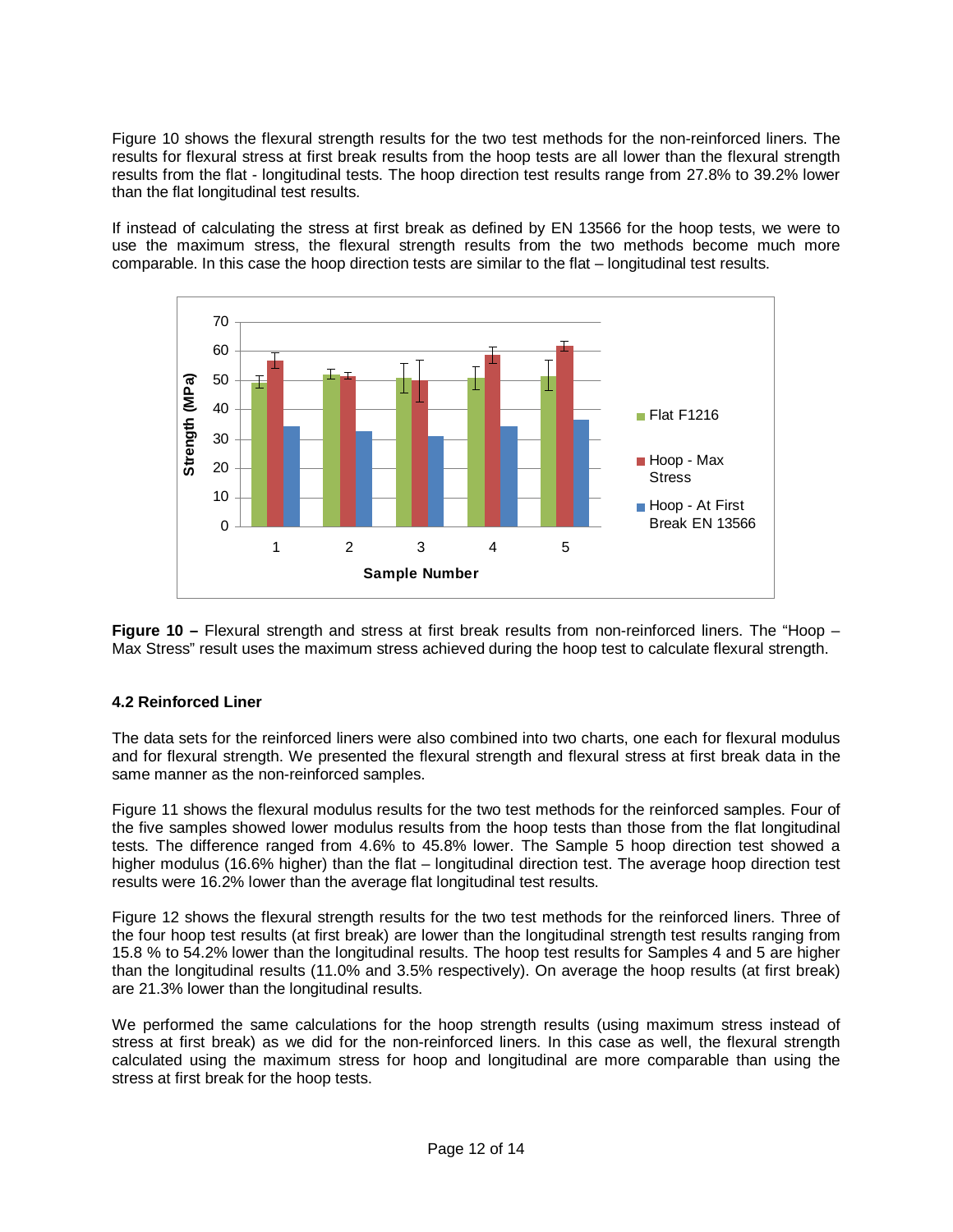Three of the four hoop test results (at first break) are lower than the longitudinal strength test results ranging from 13.1 % to 32.7% lower than the longitudinal results. The hoop test results for Samples 4 and 5 are higher than the longitudinal results (11.0% and 3.5% respectively). On average the hoop results (at first break) are 21.3% lower than the longitudinal results.



**Figure 11.** Flexural modulus results from the reinforced liners.





### **5.0 DISCUSSION AND OBSERVATIONS**

There does appear to be a measurable difference the properties determined with the two methods. The most consistent relationship appears to be in the flexural modulus determination where 9 of 10 tests showed lower modulus using the EN 13566 method.